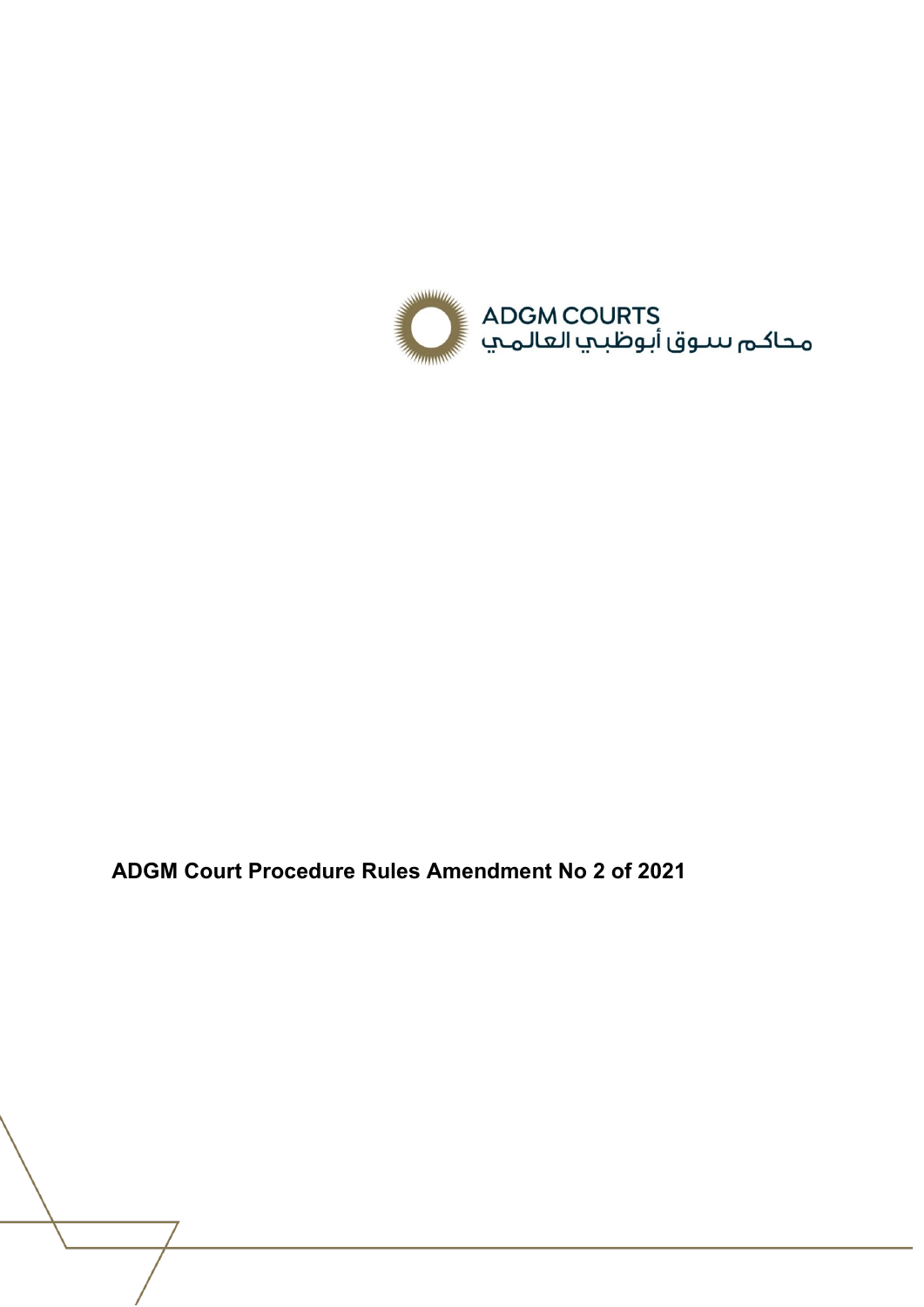

# **ADGM COURT PROCEDURE RULES AMENDMENT NO 2 OF 2021**

Date of Enactment: 1 September 2021

The Chief Justice of Abu Dhabi Global Market Courts, having power under section 187 of the ADGM Courts, Civil Evidence, Judgments, Enforcement and Judicial Appointments Regulations 2015 to make court procedure rules, hereby enacts the following –

## **Amendments to ADGM Court Procedure Rules 2016**

The ADGM Court Procedure Rules are amended as follows:

- **(1)** Sub-Rule 3(4) shall be deleted and current sub-Rules 3(5) and 3(6) shall be renumbered to 3(4) and 3(5).
- **(2)** In sub-Rule 14(1) the words "in accordance with the relevant practice direction." shall be inserted at the end of the paragraph.
- **(3)** In sub-Rule 14(2) the words "or Rule" shall be inserted directly after the words "Subject to any relevant practice direction".
- **(4)** In sub-Rule 14(3) the words "paragraph 2" shall replace the words "this Rule".
- **(5)** Current sub-Rule 15(5) shall be split into 15(5) and 15(6), and 15(5) shall be amended to read:
	- "(5) Permission to serve a claim form outside the jurisdiction is not required."
- **(6)** Renumbered sub-Rule 15(6) shall be amended to read as follows:
	- "(6) Where a claim form is to be served outside the jurisdiction but within the United Arab Emirates, it may be served by a method of service prescribed under this Part or the rules regarding service of the place in which it is to be served."
- **(7)** Renumbered sub-Rule 15(7) shall be amended to read as follows:
	- "(7) Where a claim form is to be served outside the United Arab Emirates, it may be served by any method permitted by an applicable treaty or convention or the rules regarding service of the place in which it is to be served."
- **(8)** Current sub-Rule 15(7) shall be deleted.
- **(9)** Sub-Rule 16(2)(b)(ii) shall be deleted and renumbered 16(2)(b)(ii) shall be amended to read as follows:
	- "(ii) signs for receipt of the document."
- **(10)** Sub-Rule 16(4)(b)(ii) shall be deleted and renumbered 16(2)(b)(ii) shall be amended to read as follows:
	- "(ii) signs for receipt of the document."
- **(11)** In sub-Rule 28(6) the words "or the order made under paragraph (4)" shall be inserted directly before the words "but has been unable to do so and acted promptly in making the application."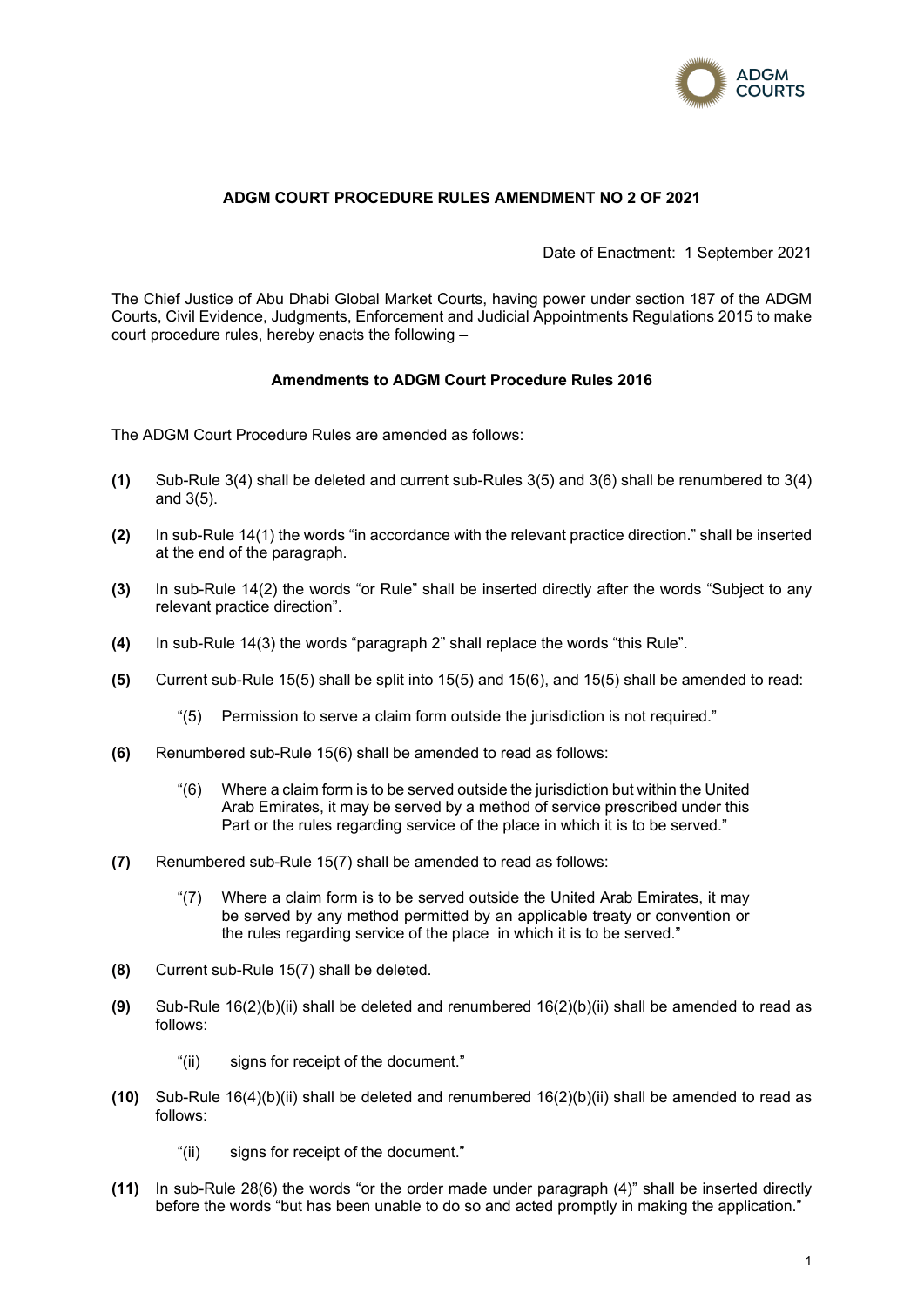

- **(12)** In sub-Rule 32(2) shall be amended to read as follows:
	- "(2) A defendant who wishes to rely on written evidence must file and serve on the other parties:
		- (a) an acknowledgment of service in accordance with Rule 37;
		- (b) his evidence within 28 days after service of the claim form and evidence under paragraph (1)."
- **(13)** Sub-Rule 35(3) shall be amended to read as follows:
	- "(1) Within 28 days after the defendant is served with the claim, the defendant must file and serve in accordance with the relevant practice direction:
		- (a) an admission and any request for time to pay in accordance with Rules 42 and 43;
		- (b) an admission and any request for time to pay in accordance with Rules 42 and 43 and a defence, together with any counterclaim, if the defendant admits only part of the claim;
		- (c) a defence, together with any counterclaim, if the defendant disputes the whole of the claim; or
		- (d) an application to dispute the Court's jurisdiction to try the claim in accordance with Rule 38."
- **(14)** A new sub-Rule 35(5) shall be inserted as follows:
	- "(5) Paragraph (3) does not affect the operation of Rules 46 and 50."
- **(15)** Rule 42 shall be amended to read as follows:
	- "(1) Rule 109 deals with the procedure in relation to a notice to admit facts.
	- (2) Where the only remedy which the claimant is seeking is the payment of money, the defendant may admit, by giving notice in writing in accordance with the relevant practice direction, liability to pay the whole or part of a claim for a specified amount of money or, where the amount is not specified, the whole amount or part only of that claim.
	- (3) Where the defendant makes an admission as mentioned in paragraph (2), the claimant has the right to enter judgment for the amount of money for which liability has been admitted.
	- (4) The court may allow a party to amend or withdraw any admission made by him on such terms as it thinks just."
- **(16)** A new sub-Rule 47(1) shall be inserted as follows:
	- "(1) This Rule does not apply to a claim filed in the Small Claims Division to which Part 37 applies or to a claim filed in the Employment Division to which Part 38 applies."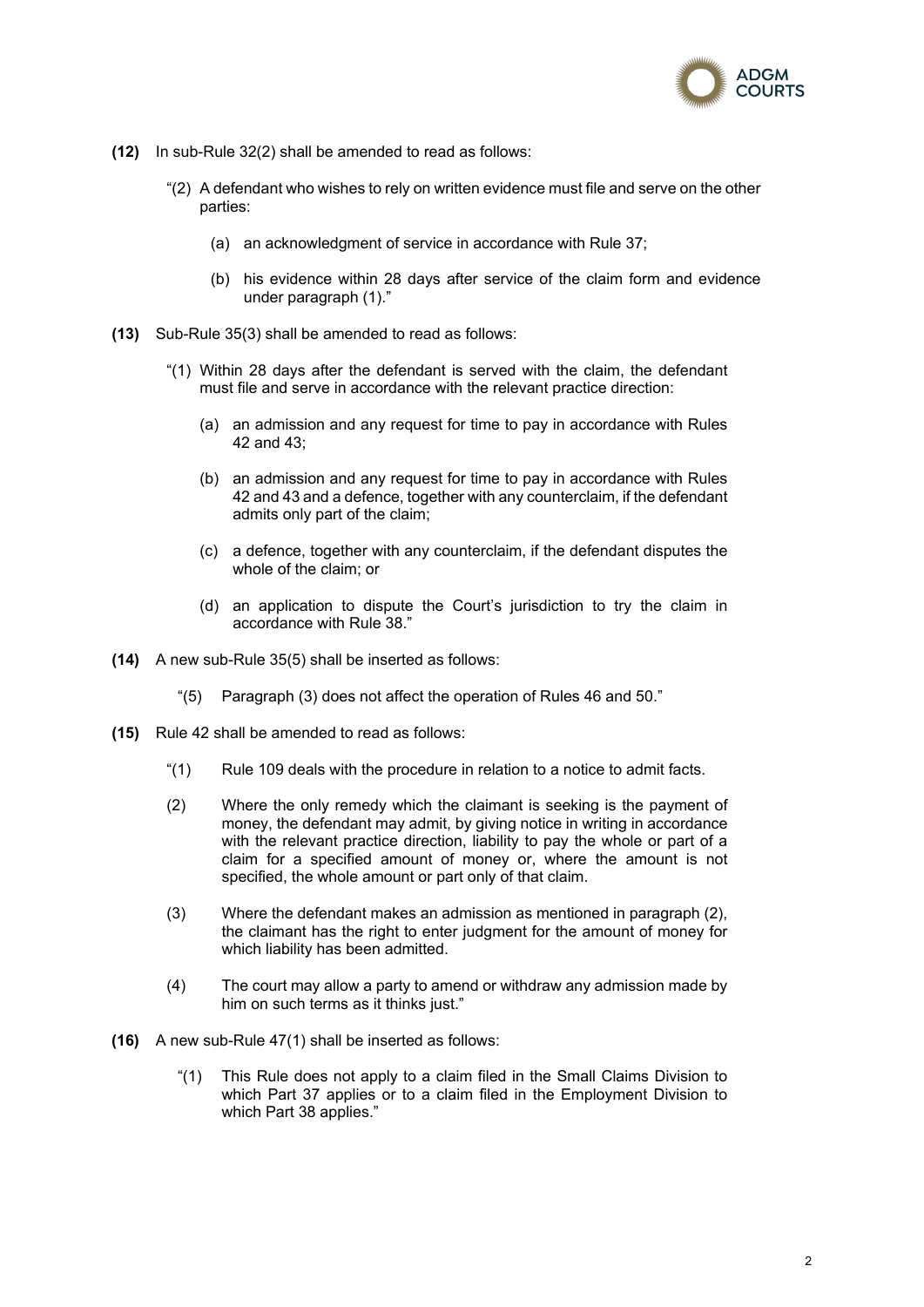

- **(17)** A new sub-Rule 68(4) shall be inserted as follows:
	- "(4) Paragraph (3) does not apply to a claim filed in the Small Claims Division to which Part 37 applies or to a claim filed in the Employment Division to which Part 38 applies.",

and current sub-Rule 68(4) shall be renumbered to 68(5).

- **(18)** In sub-Rule 72(3) the words "Subject to paragraph 7," shall be inserted at the beginning of the paragraph.
- **(19)** In sub-Rule 72(5) the words "or, in relation to a claim filed in the Small Claims Division or the Employment Division, a defence." shall be inserted at the end of the paragraph.
- **(20)** In sub-Rule 72(6) the word "subsequent" shall be inserted directly before the words "claim be commenced where the application is made under section 36 of the Regulations."
- **(21)** In sub-Rule 72(7) the words "the relevant practice direction." shall replace the words "Part 8 of these Rules.", at the end of the paragraph.
- **(22)** Sub-Rule 73(1) shall be amended to read as follows:
	- (1) The claimant may not apply for an interim payment before the end of the period for filing and serving:
		- (a) the acknowledgment of service applicable to the defendant against whom the application is made; or.
		- (b) in relation to a claim filed in the Small Claims Division or the Employment Division, the defence applicable to the defendant against whom the application is made.
- **(23)** In sub-Rule 104(6) the words "and 100 to 103" shall be inserted directly after the words "Rules 97,".
- **(24)** Rule 109 shall be amended to read as follows:
	- "(1) A party may, by notice on another party, require him to admit the facts, or the part of the case of the notifying party, specified in the notice.
	- (2) A notice to admit facts must be sent no later than 21 days before the trial.
	- (3) Where the other party makes any admission in response to the notice, the admission may be used against him only:
		- (a) in the proceedings in which the notice to admit is sent; and
		- (b) by the party who sent the notice.
	- (4) The Court may allow a party to amend or withdraw any admission made by him on such terms as it thinks just."
- **(25)** In Rule 121 the words "UAE" shall be amended to read "United Arab Emirates".
- **(26)** A new Rule 172A shall be inserted as follows:

#### "**172A Stay in lieu of notice of discontinuance**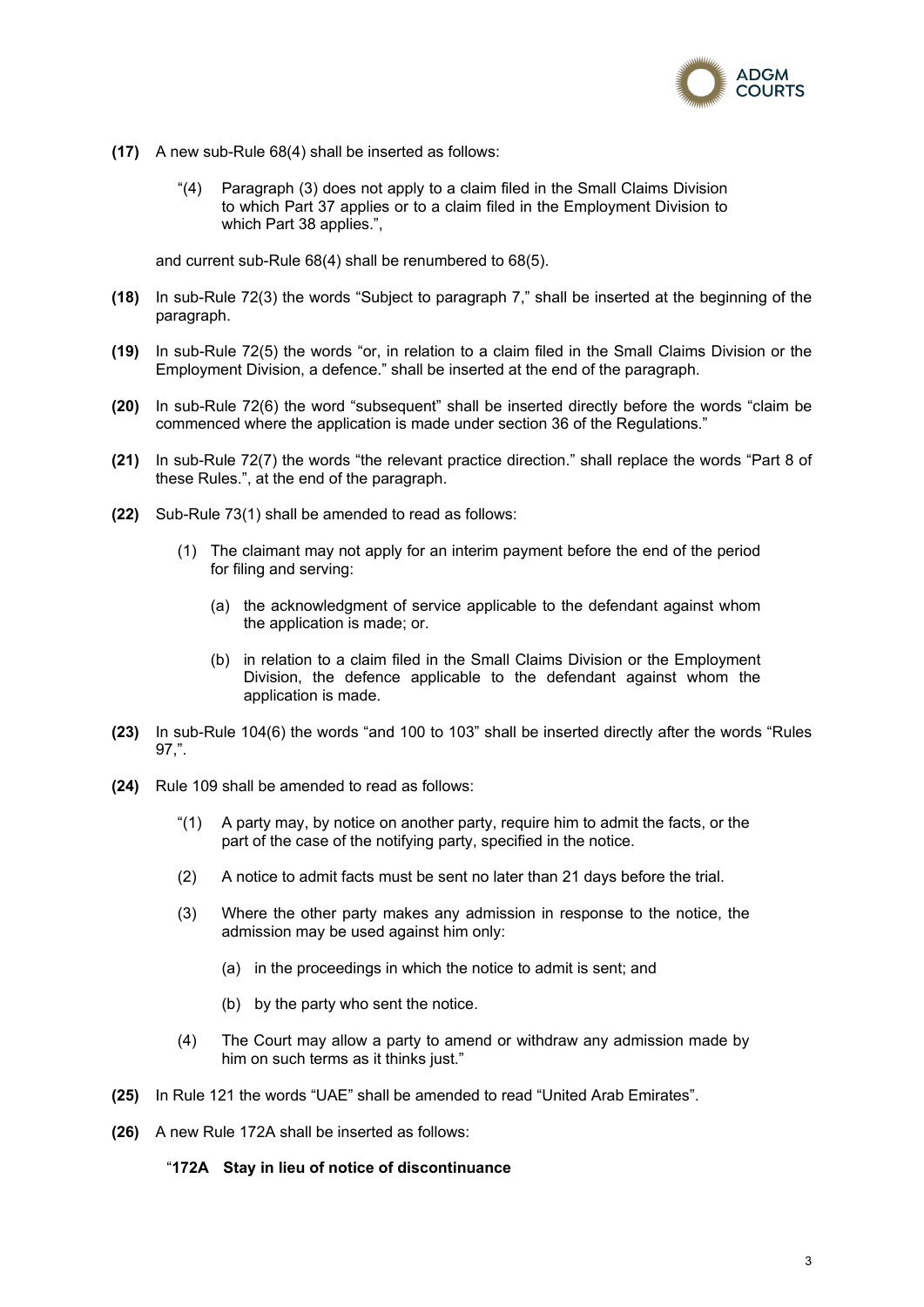

- (1) Where 1 month has passed from the date that the Court has been informed in writing by a party or the parties that the proceedings have settled or otherwise resolved, no further steps have been taken in the proceedings and no notice of discontinuance or consent order has been filed to dispose of the proceedings, the claim shall be stayed.
- (2) Where a claim is stayed under this Rule, any party may apply for the stay to be lifted."
- **(27)** Sub-Rule 175(b) shall be amended to read as follows:
	- "(b) Without limiting Section 219 of the Regulations, a company, partnership or other entity may be represented at any hearing by an employee, officer, director or partner if that person has been authorised by the company, partnership or other entity to appear at the hearing on its behalf and the Court gives permission."
- **(28)** In sub-Rule 205(5) the words "judgment or order, and, if they are made on different dates, whichever is made later." shall be inserted at the end of the paragraph.
- **(29)** In sub-Rule 206(a) the words "or judgment" shall be inserted directly before the words "to be appealed was made;"
- **(30)** In sub-Rule 206(b) the words "or judgment" shall be inserted directly after the words "if the application for permission to appeal relates to an order".
- **(31)** A new sub-Rule 206(3) shall be inserted as follows:
	- "(3) For the purpose of paragraph 2, and unless the Court orders otherwise, where both an order and a judgment are made in relation to the matter to be appealed but the order and judgment are made on different dates, time begins to run from the date of whichever is made later."

and current sub-Rules 206(3) and 206(4) shall be renumbered to 206(4) and 206(5).

- **(32)** In sub-Rule 209C.(1) the words "which may include be conducted by way of public video link" shall be inserted directly after the words "Every contested appeal before the Court of Appeal shall be heard in open Court".
- **(33)** In sub-Rule 209C.(1)(a) the word "private" shall be inserted directly before the words "video link; or".
- **(34)** In sub-Rule 231(2) the words "for recognition or enforcement" shall be inserted after the words "Except for the claim" and the word "Section" shall be replaced by the word "Rule".
- **(35)** In sub-Rule 231(3) the words "issued in accordance with the Rule 30 procedure" shall be inserted directly after the words "an arbitration claim form".
- **(36)** In sub-Rule 232(2) the words "in which case the Court shall make such case management directions as it considers appropriate." shall be inserted at the end of the paragraph.
- **(37)** A new sub-Rule 254(3) shall be inserted as follows:
	- " $(3)$  For the purpose of paragraph  $(2)$ , the person served with the order may produce the documents in his control by attaching those documents to the affidavit described in Rule 253(4)."

and current sub-Rule 254(3) shall be renumbered 254(4).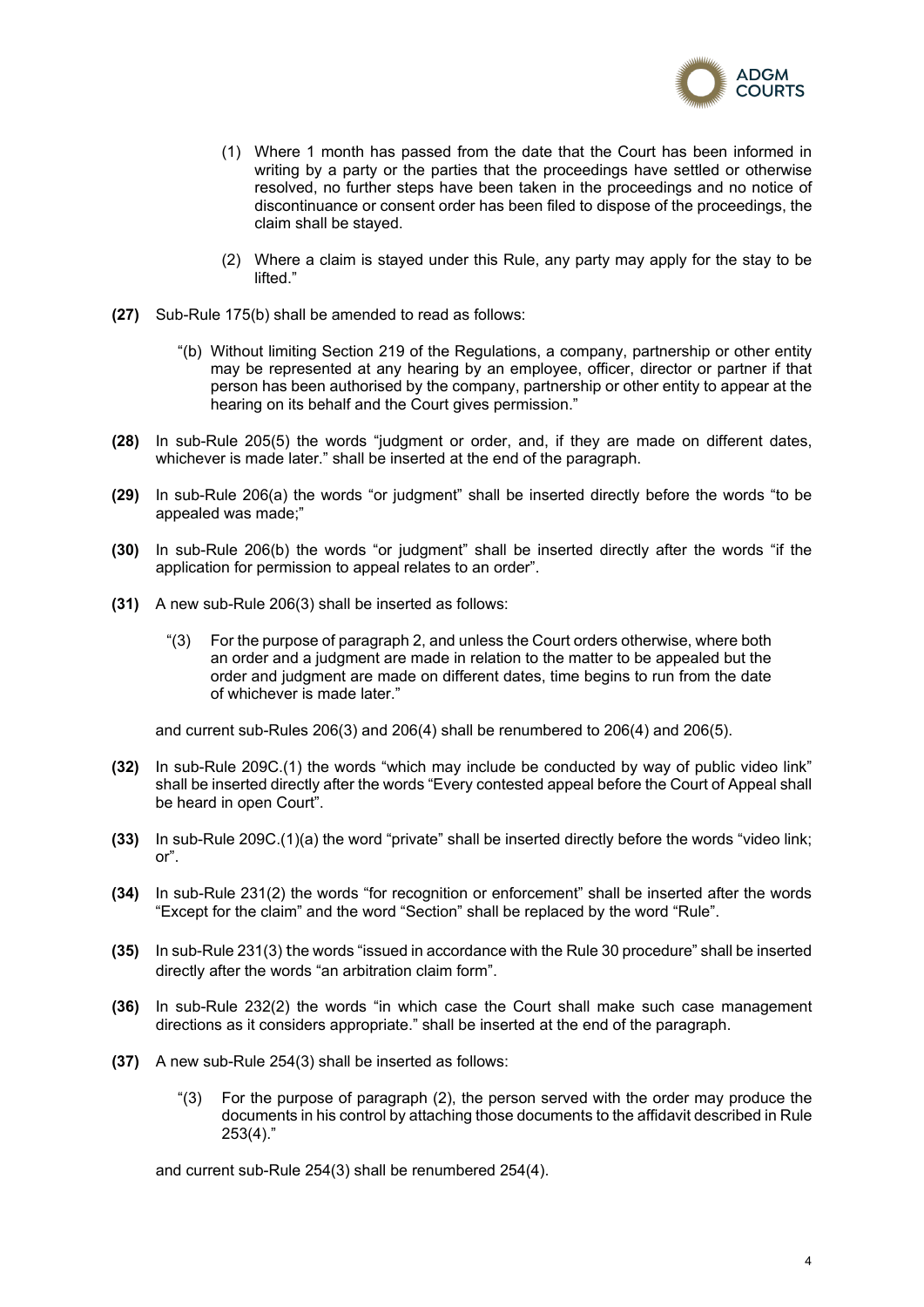

- **(38)** In sub-Rule 257(1) the words "Subject to any relevant practice direction," shall be inserted at the beginning of the paragraph.
- **(39)** In sub-Rule 258(2) the words ", or produce them at the hearing" at the end of the paragraph shall be deleted.
- **(40)** Rule 259 shall be amended to read as follows:

### "**259. Conduct of the hearing**

- (1) The person ordered to attend Court will be questioned at a hearing before a Judge.
- (2) The judgment creditor or his representative must attend and conduct the questioning at the hearing."
- **(41)** In sub-Rule 287(1) the words "other than for the payment of a sum of money" shall be inserted directly after the words "If a person required by a judgment or order to do an act".
- **(42)** New sub-Rules 287(6) and 287(7) shall be inserted as follows:
	- "(6) A judgment or order to do or not do an act may not be enforced under paragraph (1) unless there is prominently displayed, on the front on the copy of the judgment or order served in accordance with paragraph (5), a warning to the person required to do or not do the act in question that disobedience to the order would be contempt of court punishable by a penalty.
	- (7) An undertaking to do or not do an act which is contained in a judgment or order may be enforced under paragraph (1) notwithstanding it does not contain the warning described in paragraph (6)."
- **(43)** Sub-rule 298(1) shall be amended to read as follows:
	- "(1) An application for registration of a recognised court's judgment is to be made in accordance with the relevant practice direction."
- **(44)** Sub-rule 298(2) shall be deleted.
- **(45)** In sub-Rule 302(3) the word "law," shall be inserted directly before the words "memorandum of understanding and practice direction."
- **(46)** New sub-Rules 311(3) and 311(4) shall be inserted as follows:
	- "(3) The parties may agree that the time period for responding to a claim specified in paragraph (1) shall be extended by up to 7 days.
	- (4) Any extension beyond the period referred to in paragraph (3) may only be obtained by application to the Court."
- **(47)** A new Rule 313A. shall be inserted as follows:

## "**313A. Claim stayed if not defended or admitted**

- "(1) Where at least 3 months have expired since the end of the period for filing and serving a defence, no defendant has filed or served an admission or a defence or a counterclaim and the claimant has not entered or applied for default judgment under Rule 312 or for summary judgment under Rule 68, the claim shall be stayed .
- (2) Where a claim is stayed under this Rule, any party may apply for the stay to be lifted."